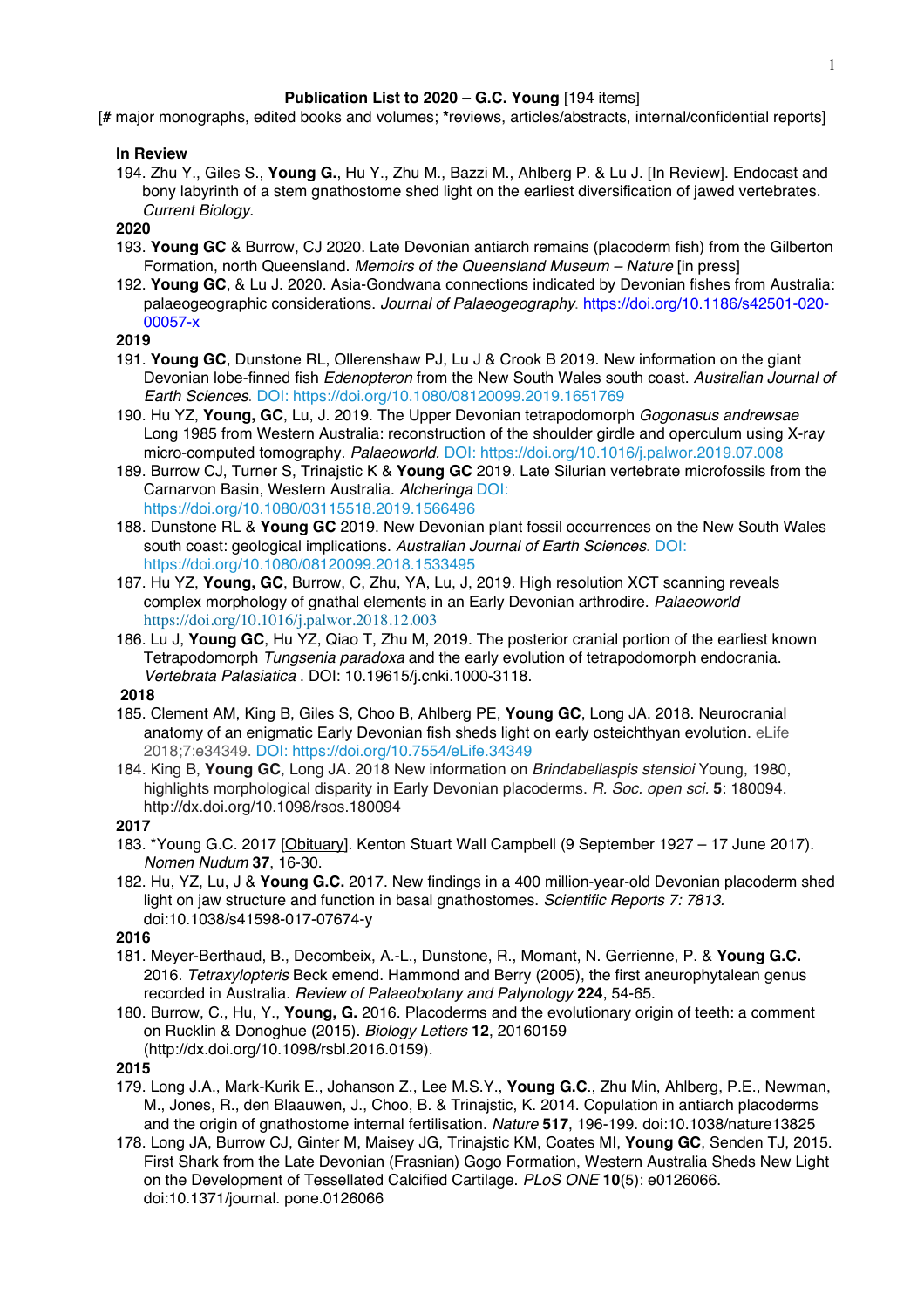- 177. **\***Young G.C. 2015a. [Article] Elgin marbles of Australian palaeontology. *The Australian Geologist* **175**, 29-32.
- 176. **\***Young G.C. 2015b. [Article] Elgin marbles of Australian palaeontology part 2. *The Australian Geologist* **176**, 19-23.
- 175. **\***YOUNG G.C. 2015c. [Report] *Post-Conference Field Trip [8-15th August 2015]: 13th International symposium on Early and Lower Vertebrates: Royal Society of Victoria, Melbourne Australia*. Excursion Guidebook, (79 pp., 32 figs).

# **2014**

- 174. **Young G.C.** & Long J.A. 2014. New arthrodires (placoderm fishes) from the Aztec Siltstone (late Middle Devonian) of southern Victoria Land, Antarctica. *Australian Journal of Zoology* **62**, 44-62.
- 173. Long J.A., Mark-Kurik, E. & **Young G.C.** 2014. Taxonomic revision of buchanosteoid placoderms (Arthrodira) from the Early Devonian of south-eastern Australia and Arctic Russia. *Australian Journal of Zoology* **62**, 26-43.
- 172. **\***Meyer-Berthaud B., Decombeix A.-L., Dunstone R.L. **Young G.C.**, Momant, N. & Gerrienne, P. 2014. [published Abstract] Australian progymnosperms: new discoveries from the Devonian of New South Wales. *9th European Palaeobotany and Palynology Conference, Padova, Italy.*

### **2013**

- 171. Young B., Dunstone R.L., Senden T.J., & **Young G.C.** 2013. A gigantic sarcopterygian (lobe-finned fish) from the Upper Devonian of south-eastern Australia (Eden, New South Wales). *PLOS ONE [Public Library of Science]* **8** (3), March 2013 e53871, pp. 1-30.
- 170. Trinajstic K., Sanche, S., Dupret V., Tafforeau P., Long J., **Young G.**, Senden T., Boisvert C., Power N. & Ahlberg P.E. 2013. Fossil musculature of the most primitive jawed vertebrates. *Science*, **341**, 160-164; DOI: 10.1126/science.1237275

# **2012**

- 169. Burrow C. J., & **Young G.C.,** 2012. New information on *Culmacanthus* (Acanthodii: Diplacanthiformes) from the ?Early-Middle Devonian of southeastern Australia. *Proceedings of the Linnean Society of New South Wales* **134**: 21-29.
- 168. Hunt J.R. & **Young G.C.** 2012. Depositional environment, stratigraphy, structure, and palaeobiology of the Hatchery Creek Group (Early-?Middle Devonian) near Wee Jasper, New South Wales. *Australian Journal of Earth Sciences* **59**, 355-371.
- 167. Trinajstic K., Long J.A., Johanson Z., **Young G.C**., Senden T. 2012. New morphological information on the ptyctodontid fishes (Placodermi, Ptyctodontida) from Western Australia. *Journal of Vertebrate Paleontology* **32**, 757-780.

**2011**

- 166. Young G.C. 2011. Wee Jasper-Lake Burrinjuck fossil fish sites: scientific background to National Heritage Nomination. *Proceedings of Linnean Society of New South Wales* **132**, 83-107.
- 165. Hunt J.R. & **Young G.C.** 2011. A new placoderm fish of uncertain affinity from the Early-Middle Devonian Hatchery Creek succession at Wee Jasper, New South Wales. *Alcheringa.* **35**, 53-75 [online doi:10.1080/03115511003793645].

- 164. **#**Zhu M. & **Young G.C.** 2010. [Editors] Special Issue: Middle Palaeozoic vertebrate biogeography, palaeogeography and climate (IGCP 491) *Palaeoworld* **19**, Issues 1-2 (205 pp.)
- 163. Young, G.C. 2010a. Placoderms (armored fish): dominant vertebrates of the Devonian Period. *Annual Review of Earth and Planetary Sciences* **38**, 523-550.
- 162. Burrow C.J., Turner S. & **Young G.C.** 2010. Middle Palaeozoic microvertebrate assemblages and biogeography of East Gondwana (Australasia, Antarctica). *Palaeoworld* **19**, 37-54. doi:10.1016/j.palwor.2009.11.001.
- 161. Hunt J.R. & **Young G.C.** 2010a. Stratigraphic revision of the Hatchery Creek sequence (Early-Middle Devonian) near Wee Jasper, New South Wales. *Proceedings of Linnean Society of New South Wales* **131,** 73-92.
- 160. Young G.C. 2010b. A new antiarch (placoderm fish: Devonian) from the south coast of New South Wales, Australia. pp. 85-100, *In*: Elliott, D.K., Maisey J.G., Yu X., & Miao D. eds. *Morphology, Phylogeny and Paleobiogeography of Fossil Fishes [in honor of Meemann Chang].* Verlag Dr. Friedrich Pfeil, München, Germany.
- 159. Young G.C. 2010c. Analytical methods in palaeobiogeography, and the role of early vertebrate studies. *Palaeoworld* **19**, 160-173. doi:10.1016/j.palwor.2009.10.001.
- 158. **Young G.C.,** Burrow C., Long J.A., Turner S., Choo B. 2010. Devonian macrovertebrate assemblages and biogeography of East Gondwana (Australasia, Antarctica). *Palaeoworld* **19**, 55-74. doi:10.1016/j.palwor.2009.11.005.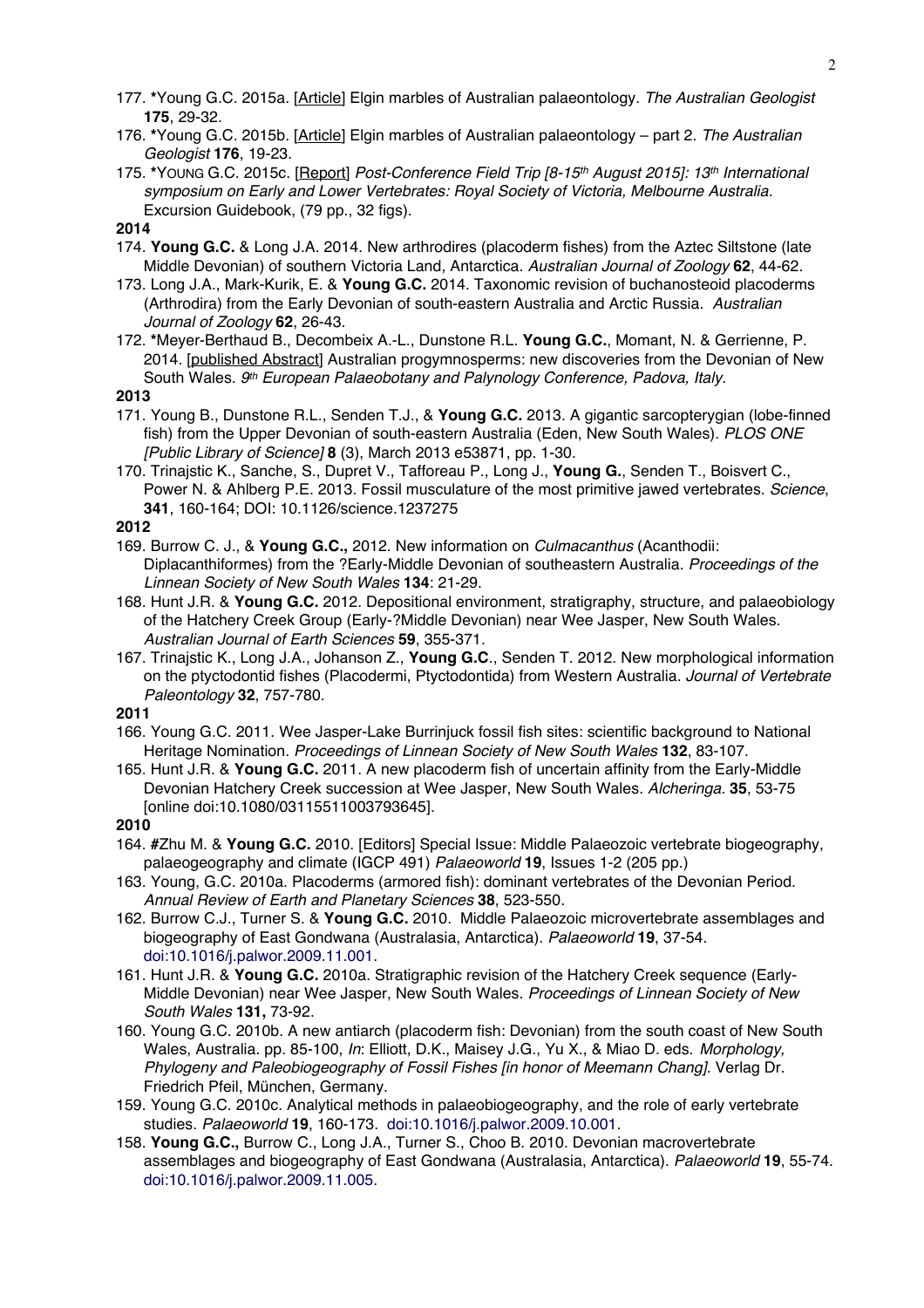- 157. **Young G.C.** & Zhu M. 2010. Introduction: Middle Palaeozoic vertebrate biogeography, palaeogeography and climate. *Palaeoworld* **19**, 1-3.
- 156. **\***Young, G.C. 2010. [Report] Excursion notes day trip to Wee Jasper. *Australian Earth Sciences Convention, Canberra 4-8 July 2010. Field Guide*, 49 pp.
- 155. **\***Young, G.C. 2010. [Report] Heritage nomination [March 2010] '*Wee Jasper-Lake Burrinjuck Fossil Fish Sites [Stage 1]*'. Submission to National Heritage Committee, Australian Govt. Dept. Environment, 48 pp.

# **2009**

- 154. Young G.C. 2009a. An Ordovician vertebrate from western New South Wales, with comments on Cambro-Ordovician vertebrate distribution patterns. *Alcheringa* **33**: 79-89.
- 153. Young G.C. 2009b. New arthrodires (Family Williamsaspididae) from Wee Jasper, New South Wales (Early Devonian), with comments on placoderm morphology and palaeoecology. *Acta Zoologica* [Stockholm] **90** (Suppl. 1): 69-82.

### **2008**

- 152. Young G.C. 2008a. Number and arrangement of extraocular muscles in primitive gnathostomes evidence from extinct placoderm fishes. *Biology Letters*, **4**: 110-114. [doi:10.1098/rsbl.2007.0545].
- 151. Young G.C. 2008b. Early evolution of the vertebrate eye fossil evidence. Evolution: Education and *Outreach* 2008; **1**(4): 427-438 [doi:10.1007/s12052-008-0087-y]
- 150. Young G.C. 2008c. The relationships of antiarchs (Devonian placoderm fishes) evidence supporting placoderm monophyly. *Journal of Vertebrate Paleontology* **28**, 626-636.
- 149. Young G.C. 2008d. Relationships of tristichopterids (osteolepiform lobe-finned fishes) from the Middle-Late Devonian of East Gondwana. *Alcheringa* **32**, 321-336.
- 148. Burrow C.J., Hovestadt D.C., Hovestadt-Euler M., Turner S. & **Young G.C**. 2008. New information on the Devonian shark *Mcmurdodus*, based on material from western Queensland, Australia. *Acta Geologica Polonica* 58: 151-159.
- 147. Long J.A., Choo B. & **Young G.C.** 2008. A new basal actinopterygian fish from the Middle Devonian Aztec Siltstone of Antarctica. *Antarctic Science*, **20**: 393-412. [doi:10.1017/S0954102008001144]
- 146. Long J.A., Trinajstic K., **Young G.C.** & Senden T. 2008. Live birth in the Devonian Period. *Nature* **453**: 650-652.

### **2007**

- 145. Young G.C. 2007. Devonian formations, vertebrate faunas, and age control on the far south coast of New South Wales and adjacent Victoria. *Australian Journal of Earth Sciences* **54**: 991-1008.
- 144. Blieck A., Clément G., Blom H., Lelièvre H., Luksevics E., Streel M., Thorez J. & **Young G.C**. 2007. The biostratigraphical and palaeogeographical framework of the earliest diversification of tetrapods (Late Devonian). In: Becker, R.T. & Kirchgasser, W.T. (eds.), Devonian Events and Correlations. *Geol. Soc., London, Spec. Publ.* **278**: 219-235.
- 143. Meyer-Berthaud B., Soria A. & **Young G.C.** 2007. Reconsidering differences between Cladoxylopsida and Iridopteridales: evidence from *Polyxylon australe* (Upper Devonian, New South Wales, Australia). *Int. J. Plant Sci.* **168**(7): 1085–1097.

## **2006**

- 142. Young G.C. 2006a. Devonian fish remains, biostratigraphy and unconformities, Narromine 1:250 000 sheet area, central New South Wales (Lachlan Fold Belt). *Australian Journal of Earth Sciences* **53**: 605-615.
- 141. Young G.C. 2006b. Biostratigraphic and biogeographic context for tetrapod origins during the Devonian Period: Australian evidence. *Alcheringa [Special Issue 1] Supplement to Vol.* **30**: 429-448.
- 140. Long, J.A., **Young, G.C.**, Holland, T., Senden, T.J. & Fitzgerald, E.M.G. 2006. An exceptional Devonian fish from Australia sheds light on tetrapod origins. *Nature* **444**: 199-202.
- 139. **#**Reed L., Bourne S., Megirian D., Prideaux G., **Young G.** & Wright, A. (eds.) 2006. Proceedings of CAVEPS 2005. *Alcheringa [Special Issue 1], Supplement to Vol.* **30,** 475 pp.

- 138. Young G.C. 2005a. Early Devonian arthrodire remains (Placodermi, ?Holonematidae) from the Burrinjuck area, New South Wales, Australia. *Geodiversitas* **27**: 201-219.
- 137. Young G.C. 2005b. A new Middle Devonian arthrodire (placoderm fish) from the Broken River area, Queensland. *Records of the Australian Museum* **57**: 211-220.
- 136. Young G.C. 2005c. A new phyllolepid placoderm occurrence (Devonian fish) from the Dulcie Sandstone, Georgina Basin, central Australia. *Proceedings of the Linnean Society of New South Wales* **126**: 203-213.
- 135. Young G.C. 2005d. An articulated phyllolepid fish (Placodermi) from the Devonian of central Australia: implications for non-marine connections with the Old Red Sandstone continent. *Geological Magazine* **142**: 173-186.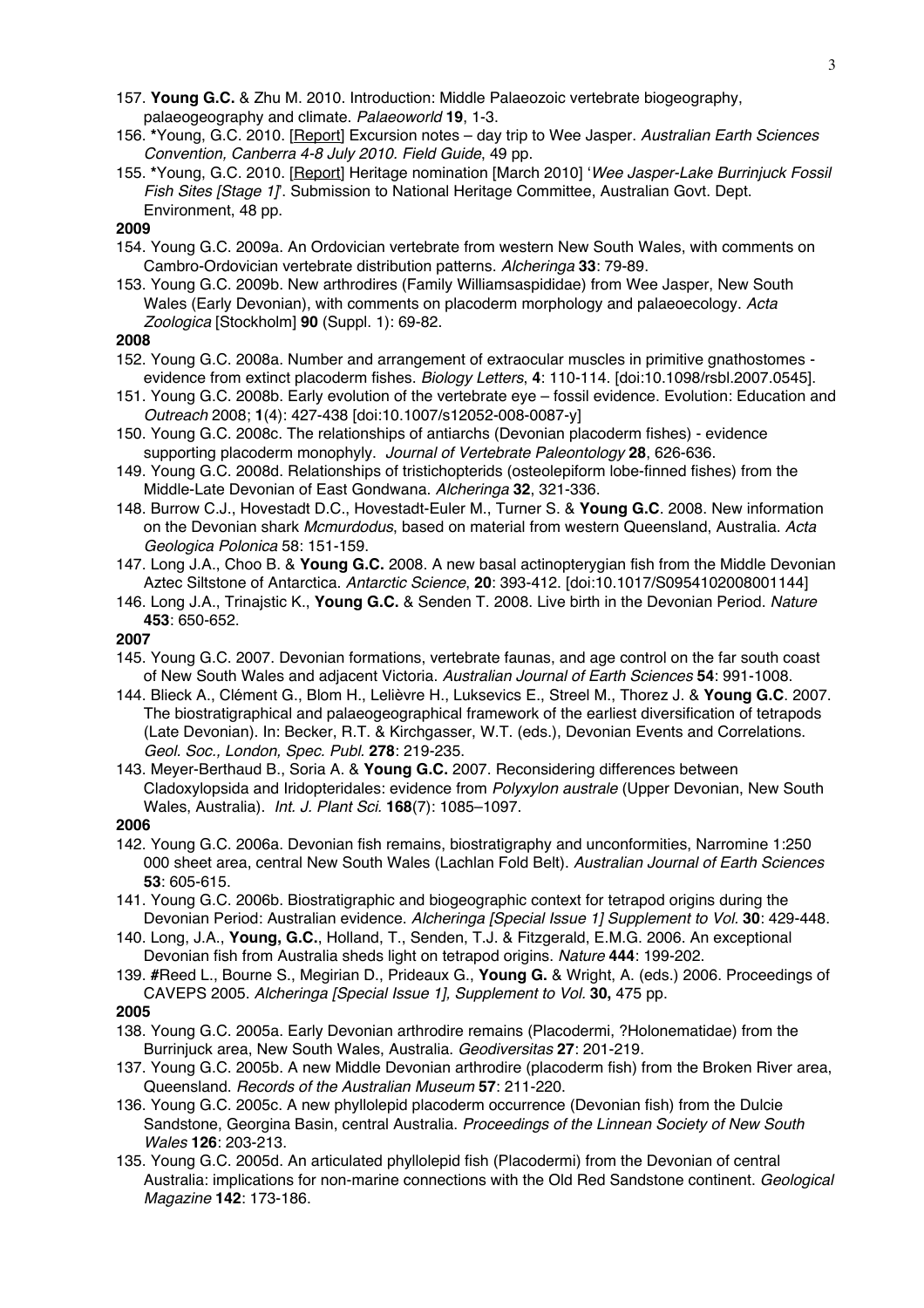- 134. Young G.C. 2005e. New phyllolepids (placoderm fishes) from the Middle-Late Devonian of southeastern Australia. *Journal of Vertebrate Paleontology* **25**: 261-273.
- 133. **Young G.C.** & Long, J.A. 2005. Phyllolepid placoderm fish remains from the Devonian Aztec Siltstone, southern Victoria Land, Antarctica. *Antarctic Science* **17**: 387-408.
- 132. **Young G.C.** & Schultze, H.-P. 2005. New osteichthyans (bony fishes) from the Devonian of central Australia. *Mitteilungen aus dem Museum für Naturkunde in Berlin, Geowissenschaftliche Reihe* **8**: 13- 35.
- 131. Burrow C.J. & **Young G.C.** 2005. Acanthodian fishes from the Cravens Peak Beds, Western Queensland. *Memoirs of the Queensland Museum* **51**: 3-25.
- 130. Burrow C.J., Jones A.S. & **Young G.C.** 2005. X-ray microtomography of 410 million year old optic capsules from placoderm fishes. *Micron* **36**(6): 551-557.
- 129. Ivanov A. & **Young G.C.** (editors) 2005. Middle Palaeozoic vertebrates of Laurussia: relationships with Siberia, Kazakhstan, Asia and Gondwana. *Ichthyolith Issues Special Publication* **9**: 53 pp.
- 128. **\***Ivanov A. Zhuravlev A & **Young GC** (editors) 2005. Devonian sections of north-west of East European Platform. Guidebook of the post-conference field trip (authors-contributors A. Ivanov, A. Zhuravlev, G. Stinkulis *et al*.), *6th Baltic Stratigraphic Conference – IGCP 491 Meeting. St. Petersburg, Russia, August 23-28, 2005*: Saint Petersburg Publishing House, Saint Petersburg State University, 74 pp.

# **2004**

- 127. **#**Young G.C. (ed.) 2004a. *Lower vertebrates from the Palaeozoic*. First International Palaeontological Congress (IPC 2002), Sydney, Australia, July 2002. Proceedings of Symposium 6 (Palaeozoic Vertebrates). *Fossils & Strata,* **50**, 123 pp., 61 figs.
- 126. Young G.C. 2004b. Large brachythoracid arthrodires (placoderm fishes) from the Early Devonian of Wee Jasper, New South Wales, Australia. *Journal of Vertebrate Paleontology* **24**:1-17.
- 125. Young G.C. 2004c. A Devonian brachythoracid arthrodire skull (placoderm fish) from the Broken River area, Queensland. *Proceedings of the Linnean Society of New South Wales* **125**: 43-56.
- 124. Young G.C. 2004d. A homostiid arthrodire (placoderm fish) from the Early Devonian of the Burrinjuck area, New South Wales. *Alcheringa* **28**: 129-146.
- 123. **\***Young GC 2004e. [Report] Report on Devonian fish remains from the Mutawintji Fowlers Gap area, Darling basin, western NSW, collected November 2003. *Consultancy Report for the Geological Survey of New South Wales, February 2004*, 26 pp., 5 figs.
- 122. **Young G.C.** & Burrow C. 2004. Diplacanthid acanthodians from the Aztec Siltstone (late Middle Devonian) of southern Victoria Land, Antarctica. *Fossils & Strata,* **50**: 23-43*.*
- 120. Goujet D. & **Young G.C.** 2004. Placoderm anatomy and phylogeny: new insights. pp. 109-126, In: G. Arratia, M.V.H. Wilson & R. Cloutier [editors]. *Recent Advances in the Origin and Early Radiation of Vertebrates* Verlag Dr. Friedrich Pfeil, München, Germany.

## **2003**

- 119. Young G.C. 2003a. North Gondwanan mid-Palaeozoic connections with Euramerica and Asia; Devonian vertebrate evidence. *Courier Forschungsinstitut Senckenberg* **242**: 169-185.
- 118. Young G.C. 2003b. A new species of *Atlantidosteus* Lelièvre, 1984 (Placodermi, Arthrodira, Brachythoraci) from the Middle Devonian of the Broken River area (Queensland, Australia). *Geodiversitas* **25** (4): 681-694.
- 117. Young G.C. 2003c. Did placoderm fish have teeth? *Journal of Vertebrate Paleontology* **23**: 987-990.
- 116. **\***Young G.C. 2003. [Report] Report on Devonian fish remains from the Barnato Manara area, Darling basin, western NSW, collected October-November 2003. *Consultancy Report for the Geological Survey of New South Wales, November 2003*, 17 pp., 2 figs.
- 115. **#Young G.C.** & Goujet D. 2003. Devonian fish remains from the Dulcie Sandstone and Cravens Peak Beds. Georgina Basin, central Australia. *Records of the Western Australian Museum, Supplement* **65**, 85 pp., 42 figures.
- 114. Mark-Kurik E. & **Young G.C.** 2003. A new buchanosteid arthrodire (placoderm fish) from the Early Devonian of the Ural Mountains. *Journal of Vertebrate Paleontology* **23**: 13-27.

- 113. **\***Young G.C. 2002. [published abstract] New Devonian fishes from central Australia. Abstracts volume: 'The Gross Symposium 2 – Advances in Palaeoichthyology'. *Ichthyolith Issues, Special Publication No* **7**: 53-54.
- 112. **\***Young G.C. 2002. [Report] Palaeozoic fish localities, SE Australia. *International Palaeontological Congress, Post-3 Field Excursion Guidebook* 53 pp, 23 figures.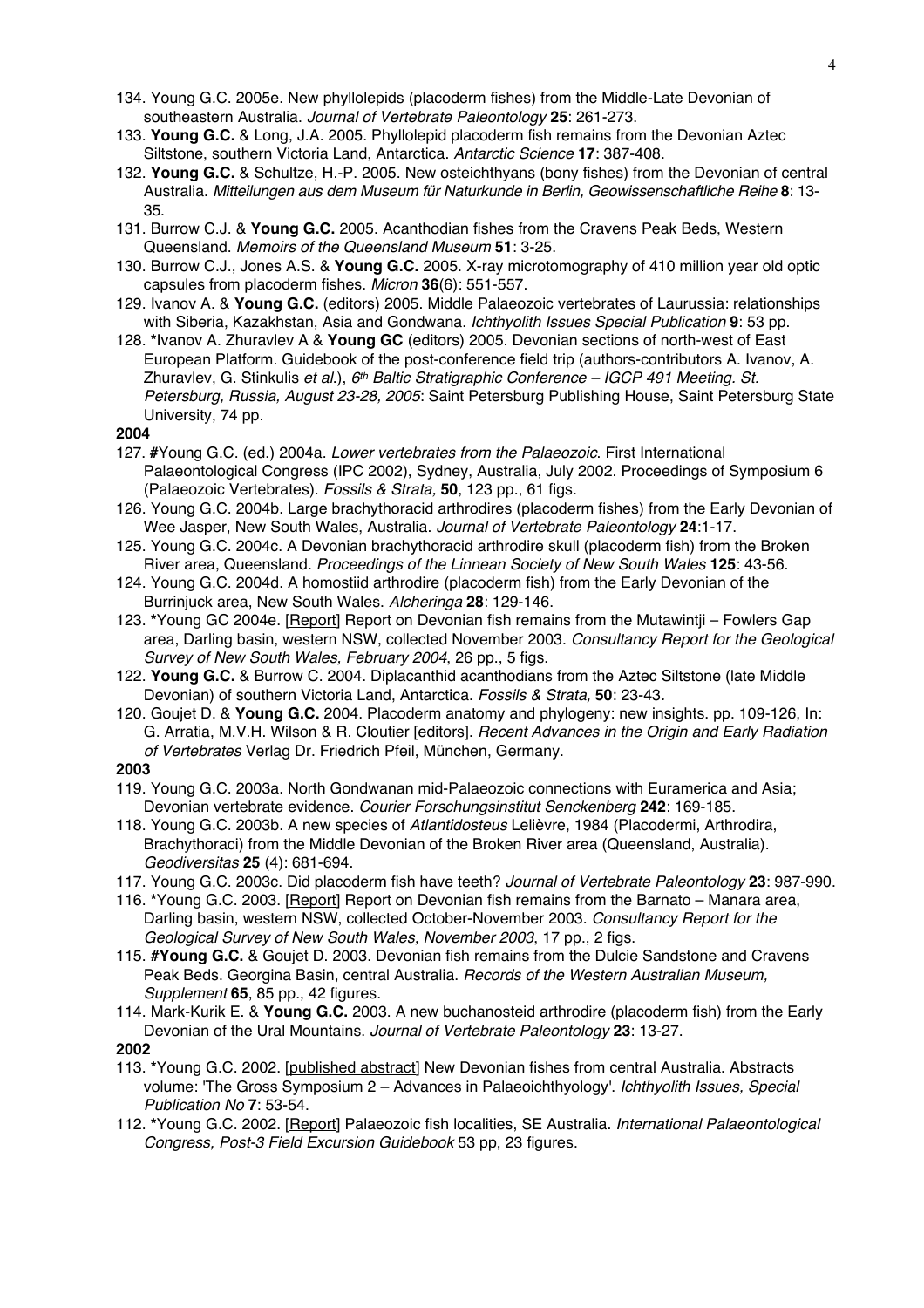111. **#Young G.C.** & Moody J.M. 2002. A Middle-Late Devonian fish fauna from the Sierra de Perijá, western Venezuela, South America. *Mitteilungen aus dem Museum für Naturkunde in Berlin, Geowissenschaftliche Reihe* **5**: 153-204.

## **2001**

- 110. Basden A. & **Young G.C.** 2001. A primitive actinopterygian neurocranium from the Early Devonian Taemas Formation, Burrinjuck area, New South Wales, Australia. *Journal of Vertebrate Paleontology* **21**: 754-766.
- 109. **\*Young G.C.**, Goujet D. & Lelievre H. 2001. [published abstract] Extraocular muscles and cranial segmentation in primitive gnathostomes – fossil evidence. *Journal of Morphology* **248**, 304.
- 108. **Young G.C.**, Lelièvre H., & Goujet D. 2001. Primitive jaw structure in an articulated brachythoracid arthrodire (placoderm fish; Early Devonian) from southeastern Australia. *Journal of Vertebrate Paleontology* **21**: 670-678.

## **2000**

- 107. **\***Young G.C. 2000a. [Article] *Areyongalepis*, a replacement name for *Areyonga* Young 1997 (preoccupied name). *Journal of Vertebrate Palaeontology* **20**: 611
- 106. Young G.C. 2000b. Ordovician vertebrates: In, Webby, B.D. et al., Ordovician Palaeobiogeography of Australasia. *Association of Australasian Palaeontologists. Memoir* **23**: 63-126.
- 105. **Young G.C.** & Turner S. 2000. Devonian microvertebrates and marine-nonmarine correlation in East Gondwana: Overview. *Courier Forschungsinstitut Senckenberg* **223**: 453-470.
- 104. **Young G.C.**, Moody J. & Casas J. 2000a. New discoveries of Devonian vertebrates from South America, and implications for Gondwana-Euramerica contact. *Comptes Rendus de l'Academie des Sciences, Paris*, **331**: 755-761.
- 103. **Young G.C.**, Sherwin L., & Raymond O.L. 2000b. Hervey Group. pp. 125-149, In: Lyons, P., Raymond, O.L. & Duggan, M.B. (eds). Forbes 1:250 000 Geological Sheet S155-7, 2<sup>nd</sup> edition, Explanatory Notes. *AGSO Record* **2000/20**, xviii + 230 pp.
- 102. **Young G.C.**, Long J.A. & Burrow C. 2000c. Devonian vertebrates, In: Wright, A.J., Young, G.C. & Talent, J.A. (editors) *Palaeobiogeography of Australasian Faunas and Floras*. Association of Australasian Palaeontologists, Memoir **23**: 209-218.
- 101. Basden A., **Young G.C.**, Coates M. & Ritchie A. 2000a. The most primitive osteichthyan braincase? *Nature* **403**: 186-188.
- 100. Basden A., Burrow C.J., Hocking M., Parkes R. & **Young G.C**. 2000b. Siluro-Devonian microvertebrates from southeastern Australia. *Courier Forschungsinstitut Senckenberg* **223**: 201- 222.
- 99. Blieck, A., Turner, S., **Young, G.C.** *et al*. 2000. Devonian vertebrate biochronology and global marine/non-marine correlation. *Courier Forschungsinstitut Senckenberg* **220**:161-193.
- 98. **#**Wright A.J., **Young G.C.**, Talent J.A. & Laurie J.R. [editors] 2000. *Palaeobiogeography of Australasian Faunas and Floras*. Association of Australasian Palaeontologists, Memoir **23**, 515 pp.
- 97. **#**Wright A.J., Talent J.A. & **Young G.C**. [editors] 2000. Special issue: Palaeobiogeography of Australasian Faunas and Floras. *Historical Biology* **15**, 191 pp.

- 96. Young G.C. 1999a. Acanthodians. pp. 3-10, In: R. Singer (editor), *Encyclopedia of Paleontology*, Volume 1 (A-L). Fitzroy Dearborn, Chicago, London. xix + 687 pp.
- 95. Young G.C. 1999b. Preliminary report on the biostratigraphy of new placoderm discoveries in the Hervey Group (Upper Devonian) of central New South Wales. *Records of the Western Australian Museum, Supplement* **57**, 139-150.
- 94. **\***Young G.C. 1999c. [Report] The Hervey Group (Middle-Upper Devonian) on the Grenfell 1:100,000 sheet, NSW (Lachlan Fold Belt). *AGSO Record* **1999/17**, 29 pp.
- 93. **\***Young G.C. 1999d. [Report] The Hervey Group (Middle-Upper Devonian) on the Parkes 1:100,000 sheet, NSW (Lachlan Fold Belt). *AGSO Record* **1999/18**, 22 pp.
- 92. **\***Young G.C. 1999e. [Field/Lab Guide] Invertebrate fossils from the Permian of the NSW South Coast, southern Sydney Basin [Durras-Nowra]. 12 pp.
- 91. **\*Young GC**, Jones PJ, Claoue-Long J, Compston W & Roberts J 1999. [Article] Were Queensland and Victoria in different Devonian time zones? *The Australian Geologist* **113**: 10-12.
- 90. **Young G.C.** & Janvier P. 1999. Early-Middle Palaeozoic vertebrate faunas in relation to Gondwana dispersion and Asian accretion. In: Metcalfe, I. (ed.) *Gondwana dispersion and Asian accretion – IGCP 321 Final Results volume*, **1**: 115-140. A.A. Belkema, Rotterdam.
- 89. Burrow C.J. & **Young G.C.** 1999. An articulated teleostome fish from the Late Silurian (Ludlow) of Victoria, Australia. *Records of the Western Australian Museum Supplement* **57**, 1-14.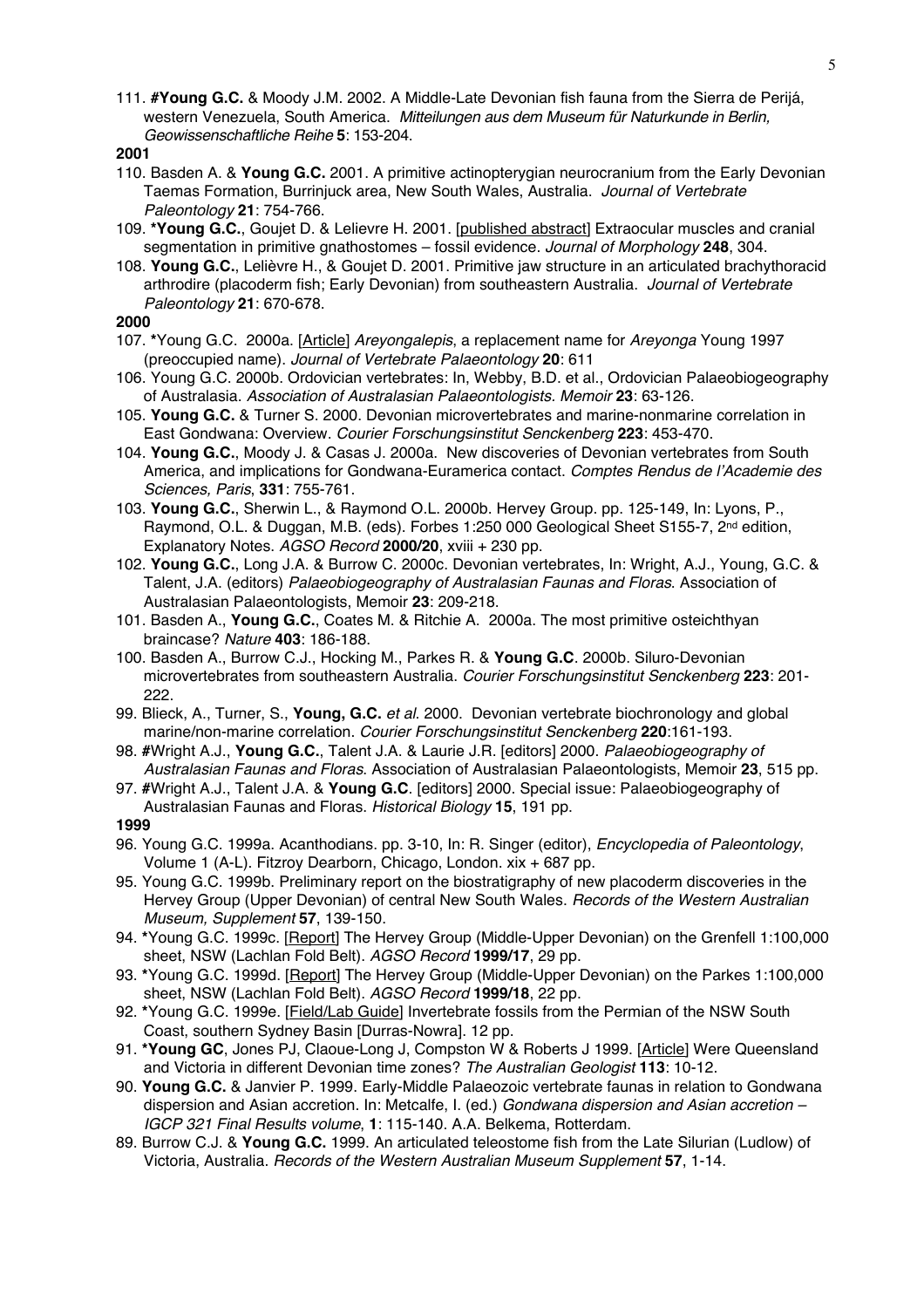88. Johanson Z. & **Young G.C.** 1999. New *Bothriolepis* (Antiarchi: Placodermi) from the Braidwood region, New South Wales, Australia (Frasnian*). Records of the Western Australian Museum Supplement* **57**, 55-75.

**1997**

- 87. Young G.C. 1997. Ordovician microvertebrate remains from the Amadeus Basin, central Australia. *Journal of Vertebrate Paleontology*, **17**, 1-25.
- 86. **\***Young GC 1997. [Report] Revision of the age of the Siluro-Devonian boundary on the AGSO Phanerozoic Timescale. *AGSO Professional Opinion* **1997/001**, 7 pp.
- 85. Turner S. & **Young G.C.** 1997. Devonian vertebrate faunal response to eustatic sea-level changes in East Gondwana. *Courier Forschung.-Inst. Senckenberg*, **199**, 117-127.
- 84. Berry C., Casas J., Moody J.M. & **Young G**. 1997. Sìntesis estratigràfica y paleontòlogica de la Formaciòn Campo Chico (Devònico medio-superior), Sierra de Perijà. *Memorias del VIII Congreso Geològico Venezolano, Sociedad Venezolano de Geòlogos* **1**: 125-132.

### **1996**

- 83. **#Young G.C.** & Laurie J.R. (editors) 1996a. *An Australian Phanerozoic Timescale*. Oxford University Press, 279 pp., 38 text-figs., 12 charts.
- Includes following five items as chapters in above book:
- 82. Young G.C. 1996a. Introduction. pp. 3-5.
- 81. Young G.C. 1996b. Biochronology. pp. 12-17.
- 80. Young G.C. 1996c. Devonian (chart 4). pp. 96-109.
- 79. Young G.C. & Laurie J.R. 1996b. The Phanerozoic Timescale. pp. 6-11.
- 78. Young G.C. & Laurie J.R. 1996c. Numerical calibration of major Phanerozoic boundaries. pp. 52-59.
- 77. **Young G.C.**, Karatajute-Talimaa V.N. & Smith M.M. 1996. A possible Late Cambrian vertebrate from Australia, *Nature* **383**, 810-812.
- 76. **Young G.C.** & Zhang G.R. 1996. New information on the morphology of yunnanolepid antiarchs (placoderm fishes) from the Early Devonian of South China. *Journal of Vertebrate Paleontology*, **16**, 623-641.
- 75. **\*Young G.C.** & Wright A.T. 1996. [Article] IGCP Project 321 (Gondwana dispersion and Asian accretion): 5<sup>th</sup> International Symposium on 'Geology of southeast Asia and adjacent areas' 1-9 November 1995, Hanoi, Vietnam. Meeting Report, *The Australian Geologist* **100**: 25-26.
- 74. Rich T.H. & **Young G.C**. 1996. Vertebrate biogeographic evidence for connections of the east and southeast Asian blocks with Gondwana. *Australian Journal of Earth Sciences* **43**, 625-634.

# **1995**

- 73. **\***Young G.C. 1995a. [Report] Timescales 4. Devonian. Biostratigraphic charts and explanatory notes. Second Series. *AGSO Record* **1995/33**, 47 pp., 1 chart.
- 72. Young G.C. 1995b. Cladistics application or non-application in palaeontology. *AAP Memoir* **18,** 1- 20.
- 71. Young G.C. 1995c**.** Application of cladistics to terrane history parsimony analysis of qualitative geological data. *Journal of Southeast Asian Earth Sciences* **11,** 167-176.
- 70. Young G.C. 1995d. Early vertebrates and palaeogeographic models. *Geobios, Memoire special* **19,** 129-134.
- 69. Goujet D. & **Young G.C.** 1995. Interrelationships of placoderms revisited. *Geobios, Memoire special* **19,** 89-96.
- 68. Long J.A. & **Young G.C**. 1995. New sharks from the Middle-Late Devonian Aztec Siltstone, southern Victoria Land, Antarctica. *Records of the Western Australian Museum* **17,** 287-308.
- 67. Turner S., Vergoossen J. & **Young G.C.** 1995. Fish microfossils from Irian Jaya. *AAP Memoir* **18,** 165-178.
- 66. Turner S., Wang S.-T. & **Young G.C.** 1995. Lower Devonian microvertebrates from Longmenshan, Sichuan, China: preliminary report. *Geobios, Memoire special,* **19,** 383-387.

- 65. Young G.C. 1993a. Middle Palaeozoic macrovertebrate biostratigraphy of eastern Gondwana. Chapter 9, pp. 208-251, In Long, J.A. (Editor): *Palaeozoic Vertebrate Biostratigraphy and Biogeography*. Belhaven Press, London
- 64. Young G.C. 1993b. Vertebrate Faunal Provinces in the Middle Palaeozoic. Chapter 12, pp. 293-323, In Long, J.A. (Editor): *Palaeozoic Vertebrate Biostratigraphy and Biogeography.* Belhaven Press, London.
- 63. **\***Jones P.J. & **Young G.C.** 1993. [Report] Summary of Phanerozoic biostratigraphy and palaeontology of the Canning Basin (Lennard Shelf). *AGSO Record* **1993/4**, 62 pp. **1992**
- 62. **#**Ritchie A., Wang S.T., **Young G.C**. & Zhang G.R. 1992. The Sinolepidae, a family of antiarchs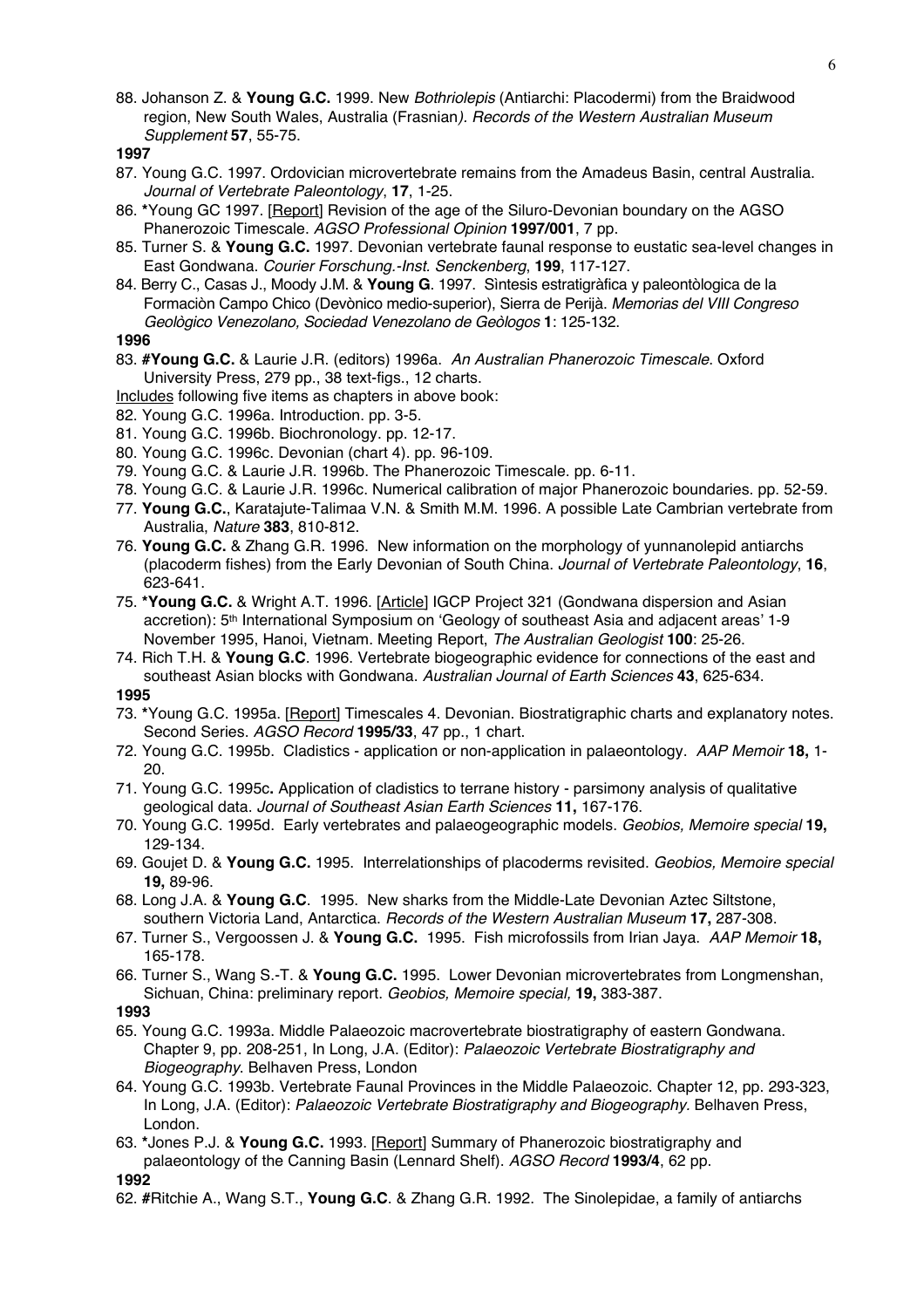(placoderm fishes) from the Devonian of South China and eastern Australia. *Records of the Australian Museum*, **44:** 319-370, 35 text-figures.

- 61. Turner S. & **Young G.C.** 1992. Thelodont scales from the Middle-Late Devonian Aztec Siltstone, southern Victoria Land, Antarctica. *Antarctic Science* **4,** 1-17.
- 60. **#Young G.C**., Long J.A., & Ritchie A. 1992. Crossopterygian fishes from the Devonian of Antarctica: systematics, relationships and biogeographic significance. *Records of the Australian Museum, Supplement* **14,** 1-77, 47 text-figures.
- 59. **Young G.C.** & Zhang G.R. 1992. Structure and function of the pectoral joint and operculum in antiarchs, Devonian placoderm fishes. *Palaeontology* **35**, 443-464.
- 58. Young G.C., 1992. Description of the fish spine, pp. 273-278, In Webers, G.F., Craddock, C., & Splettstoesser, J.F. (Editors). *Geology and Paleontology of the Ellsworth Mountains, West Antarctica*. Geological Society of America, Memoir **170**, xiii+459 pp.
- 57. Zhang G.R. & **Young G.C.** 1992. A new antiarch (placoderm fish) from the Early Devonian of South China. *Alcheringa*, **16:** 219-240.
- 56. **\***Young, GC 1992. [Article] Association of Australasian Palaeontologists. AAP Meeting in Perth. President's Report, *The Australian Geologist* **83**: 21-22.
- 55. **\***Young, GC 1992. [Article] IGCP Project 328. Palaeozoic microvertebrate biochronology and marine/nonmarine correlation. Meetings and workshop in Guilin and Beijing, China, 7-20 September 1992. Project Leader's Report, *The Australian Geologist* **85**: 78-79.
- 54. **\***Jones P.J. & **Young G.C.** 1992. [Report] Biostratigraphic summary of Mimosa 1 well, Canning Basin, Western Australia. *BMR Professional Opinion,* **1992/2**.

**1991**

- 53. Young G.C., 1991a. The first armoured agnathan vertebrates from the Devonian of Australia. pp. 67- 85, In Chang, M.M., Liu, Y.H., & Zhang, G.R. (editors). *Early Vertebrates and Related Problems of Evolutionary Biology*. Science Press, Beijing, China, 514 pp.
- 52. Young G.C. 1991b. Palaeozoic vertebrates. In: Korsch, R.J. & Kennard, J.M. (Editors). *Geological and Geophysical studies in the Amadeus Basin, Central Australia. BMR Bulletin* **236**, 106-107.
- 51. Young G.C. 1991c. Fossil fishes from Antarctica. Chapter 15, pp. 538-567. In: Tingey, R.J. (Editor), *The Geology of Antarctica*. Oxford University Press.
- 50. Walley, A.M. *et al*. (incl. **Young, G.C.)** 1991. Palaeozoic palaeogeography of the Amadeus Basin. In: Korsch, R.J. & Kennard, J.M. (Editors). *Geological and Geophysical studies in the Amadeus Basin, Central Australia. BMR Bulletin* **236**, 155-169.
- 49. **\*Young G.C.** & Claoue-Long, J., 1991. [Article] Age control on sedimentary sequences. *BMR Research Newsletter*, **15,** 14-16.
- 48. **\***Jones P.J. & **Young G.C.** 1991. [Report] Biostratigraphic summary of May River No. 1 well, Canning Basin, Western Australia. *BMR Professional Opinion,* **1991/1**.
- 47. **\***Jones P.J., Foster C.B. & **Young G.C.** 1991. [Report] Biostratigraphic summary of Langoora No. 1 well, Canning Basin, Western Australia. *BMR Professional Opinion,* **1991/4**.

- 46. Young G.C. 1990a. Devonian vertebrate distribution patterns, and cladistic analysis of palaeogeographic hypotheses. In *Palaeozoic biogeography and palaeogeography* (ed W.S. McKerrow & C.R. Scotese). Geological Society of London Memoir **12**, 243-255.
- 45. Young G.C. 1990b. New antiarchs (Devonian placoderm fishes) from Queensland, with comments on placoderm phylogeny and biogeography. *Memoirs of the Queensland Museum*, **28:** 35-50.
- 44. **\***Jones P.J. & **Young G.C.** 1990a. [Report] Biostratigraphic summary of Meda No. 1 well, Canning Basin, Western Australia. *BMR Professional Opinion,* **1990/2**.
- 43. **\***Jones P.J. & **Young G.C.** 1990b. [Report] Biostratigraphic summary of Meda No. 2 well, Canning Basin, Western Australia. *BMR Professional Opinion,* **1990/3**.
- 42. **\***Jones P.J. & **Young G.C.** 1990c. [Report] Biostratigraphic summary of Blackstone No. 1 well, Canning Basin, Western Australia. *BMR Professional Opinion,* **1990/4**.
- **1989**
- 41. Young G.C. 1989a. The Aztec fish fauna of southern Victoria Land evolutionary and biogeographic significance. In: CRAME J.A., (ed.) *Origins and Evolution of the Antarctic Biota*. Geol. Soc. London Special Publication **47,** 43-62.
- 40. Young G.C. 1989b. New occurrences of culmacanthid acanthodians (Pisces, Devonian) from Antarctica and southeastern Australia*. Proceedings of the Linnean Society of New South Wales*, **111:** 12-25.
- 39. **\***Young G.C. 1989c. [Report] Australian Phanerozoic timescales: 4. Devonian. Biostratigraphic chart and explanatory notes. *Bureau of Mineral Resources Record* **1989/34.**
- 38. **Young G.C.**, Barwick R.E., & Campbell K.S.W 1989d. Pelvic girdles of lungfishes (Dipnoi). pp. 59-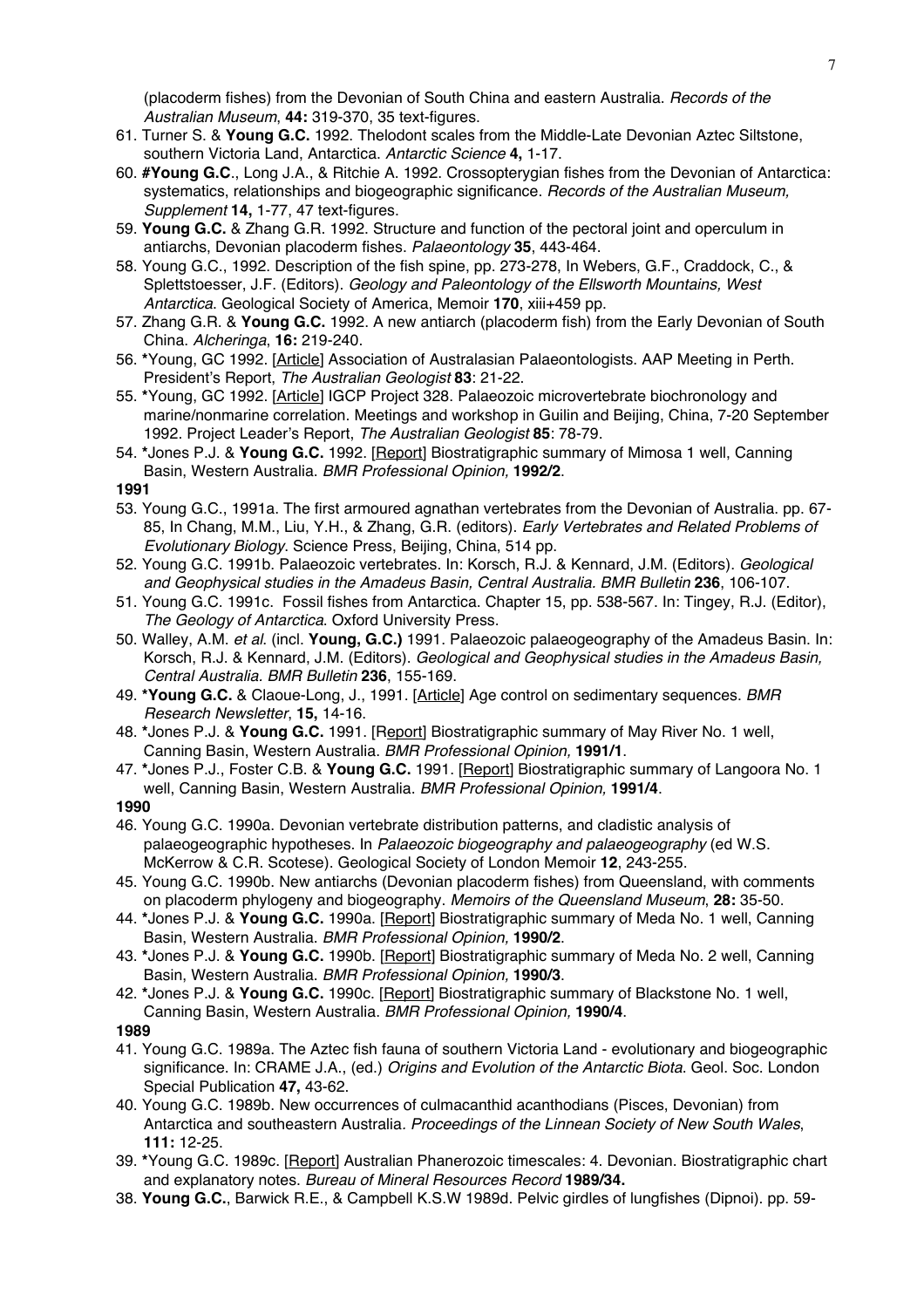75, In: R. W. Le Maitre (ed.) *Pathways in Geology*. Essays in honour of Edwin Sherbon Hills. Blackwells Scientific Publications (Australia), ix + 463 pp.

#### **1988**

- 37. **#**Young G.C. 1988a. Antiarchs (placoderm fishes) from the Devonian Aztec Siltstone, southern Victoria Land, Antarctica. *Palaeontographica* **A202:** 1-125, 68 text-figs, 15 plates.
- 36. Young G.C. 1988b. New occurrences of phyllolepid placoderms from the Devonian of central Australia. *BMR Journal of Australian Geology & Geophysics*, **10:** 363-376.
- 35. Long J.A., Turner S. & **Young G.C.** 1988. A Devonian fish fauna from subsurface sediments in the eastern Officer Basin, South Australia. *Alcheringa* **12:** 61-78.
- 34. Young G.C. 1988c (revision). Palaeontology of the Late Devonian and Early Carboniferous. pp. 192- 194, In: Douglas, J.G. & Ferguson, J.A. (editors), *Geology of Victoria.* 2nd Edition. Geol. Soc. Aust.
- 33. Long J.A. & **Young G.C.** 1988. Acanthothoracid remains from the Early Devonian of New South Wales, including a complete sclerotic capsule and pelvic girdle. *Memoirs Ass. Australasian Palaeontol.* **7:** 65-80.

#### **1987**

- 32. Young G.C. 1987a. Devonian fish remains from Billiluna, eastern Canning Basin, Western Australia. *BMR J. Aust. Geol. Geophys*. **10:** 179-192.
- 31. Young G.C. 1987b. Relationships between northern and southern vertebrate faunas during the Middle Palaeozoic. pp. 79-85, In McKenzie, K.G. (editor) *Shallow Tethys 2*. Balkema, Rotterdam. 544 pp.
- 30. Young G.C. 1987c. Devonian vertebrates of Gondwana. pp. 41-50, in McKenzie, G.D. (ed.) *Gondwana Six. Stratigraphy, Sedimentology, and Paleontology*. American Geophysical Union, Geophysical Monograph **41**.
- 29. Young G.C. 1987d. Devonian palaeontological data and the Armorica problem. *Palaeogeography, Palaeoclimatology, Palaeoecology*, **60,** 283-304.
- 28. **Young G.C.**, Turner S., Owen M., Nicoll R.S., Laurie J. & Gorter J. 1987. A new Devonian fish fauna, and revision of post-Ordovician stratigraphy in the Ross River Syncline, Amadeus Basin, central Australia*. BMR Journal of Australian Geology & Geophysics*, **10:** 233-242.
- 27. Turner S. & **Young G.C.** 1987. Shark teeth from the Early-Middle Devonian Cravens Peak Beds, Georgina Basin, Queensland. *Alcheringa,* **11:** 233-244.
- 26. **\***Nicoll R.S. & **Young G.C.** 1987. [Report] Age of microfossils from Gingerah Hill No. 1, Canning Basin, Western Australia. *Bureau of Mineral Resources,* Australia, *Professional Opinion 1987/112.*

# **1986**

- 25. **#**Young G.C. 1986a. The relationships of placoderm fishes. *Zool. J. Linn. Soc. Lond*., **88:** 1-57.
- 24. Young G.C. 1986b. Cladistic methods in Paleozoic continental reconstruction. *Journal of Geology*, **94:** 523-537.

#### **1985**

- 23. Young G.C. 1985a. Further petalichthyid remains (placoderm fishes, Early Devonian) from the Taemas - Wee Jasper region, New South Wales. *BMR J. Aust. Geol. Geophys*., **9:** 121-131.
- 22. Young G.C. 1985b. New discoveries of Devonian vertebrates from the Amadeus Basin, central Australia, *BMR J. Aust. Geol. Geophys.,* **9:** 239-254.

### **1984**

- 21. **#**Campbell K.S.W., Ritchie A., Warren J.W. & **Young G.C.** 1984. Evolution & Biogeography of Early Vertebrates [Proceedings Volume, edited KSWC & GCY]. *Proc. Linn. Soc. N.S.W*. **107** (1-3): Forward +pp. 1-473.
- 20. Young G.C. 1984a. Reconstruction of the jaws and braincase in the Devonian placoderm fish *Bothriolepis*. *Palaeontology*, **27:** 635-661.
- 19. Young G.C. 1984b. Comments on the phylogeny and biogeography of antiarchs (Devonian placoderm fishes), and the use of fossils in biogeography. *Proc. Linn. Soc. N.S.W*., **107:** 443-473.
- 18. Young G.C. 1984c. An asterolepidoid antiarch (placoderm fish) from the Early Devonian of the Georgina Basin, central Australia, *Alcheringa,* **8:** 65-80.

### **1983**

17. Young G.C. 1983. A new asterolepidoid antiarch (Placodermi) from the Late Devonian of southeastern Australia. *BMR Journal of Aust. Geol. Geophys*., **8:** 71-81.

### **1982**

16. Young G.C. 1982. Devonian sharks from south-eastern Australia and Antarctica. *Palaeontology*, **25:** 817-843.

- 15. Young G.C. 1981a. Biogeography of Devonian vertebrates. *Alcheringa*, **5:** 225-243.
- 14. Young G.C. 1981b. New Early Devonian brachythoracids (placoderm fishes) from the Taemas -